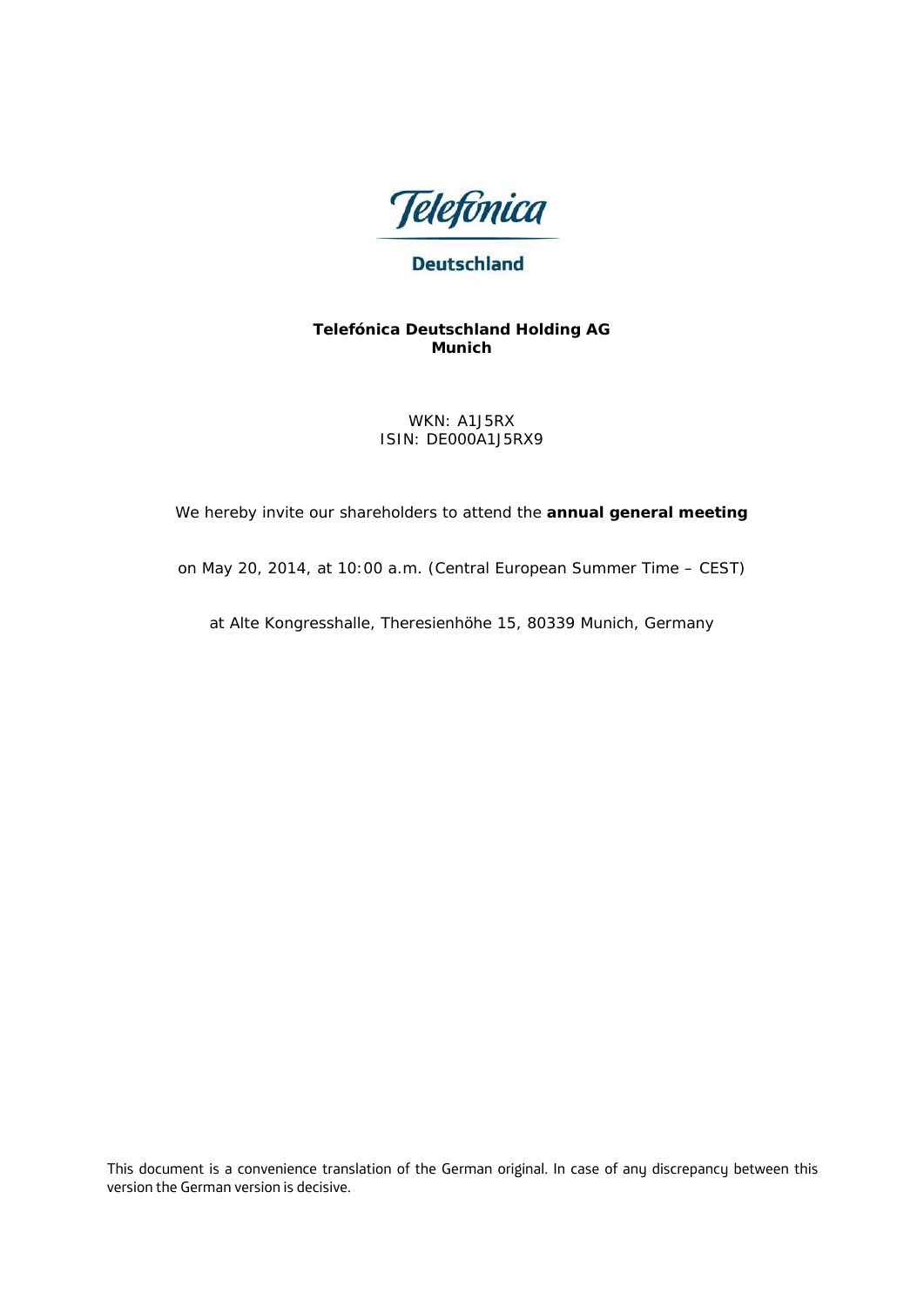#### **Agenda**

**1. Submission of the adopted financial statements of Telefónica Deutschland Holding AG including the management report, and the approved consolidated financial statements including the management report each as of December 31, 2013, the descriptive report of the management board pursuant to sec. 176 para. 1 s. 1 of the German Corporation Act ("AktG") and the report of the supervisory board for financial year 2013**

The above mentioned documents as well as the proposal by management board for the distribution of net retained earnings can be found in the internet at www.telefonica.de under Investor Relations/AGM.

#### **2. Resolution on the distribution of net profit**

Management and supervisory board propose to resolve as follows:

| "The net retained earnings for the year disclosed in the<br>adopted financial statements of Telefónica Deutschland<br>Holding AG as of December 31, 2013 in the amount of | EUR 4.140.647.078.29 |
|---------------------------------------------------------------------------------------------------------------------------------------------------------------------------|----------------------|
| will be distributed as follows:                                                                                                                                           |                      |
| Distribution of dividend in the amount of EUR 0.47 for<br>each share entitled to dividends, in total                                                                      | EUR 524,964,338.0    |
| Profit carried forward                                                                                                                                                    | EUR 3,615,682,740.29 |

#### **3. Resolution of the discharge of the members of the management board**

Management and supervisory board propose to resolve as follows:

"The members of the management board in the business year 2013 are discharged for this period."

#### **4. Resolution of the discharge of the members of the supervisory board**

Management and supervisory board propose to resolve as follows:

"The members of the supervisory board in the business year 2013 are discharged for this period."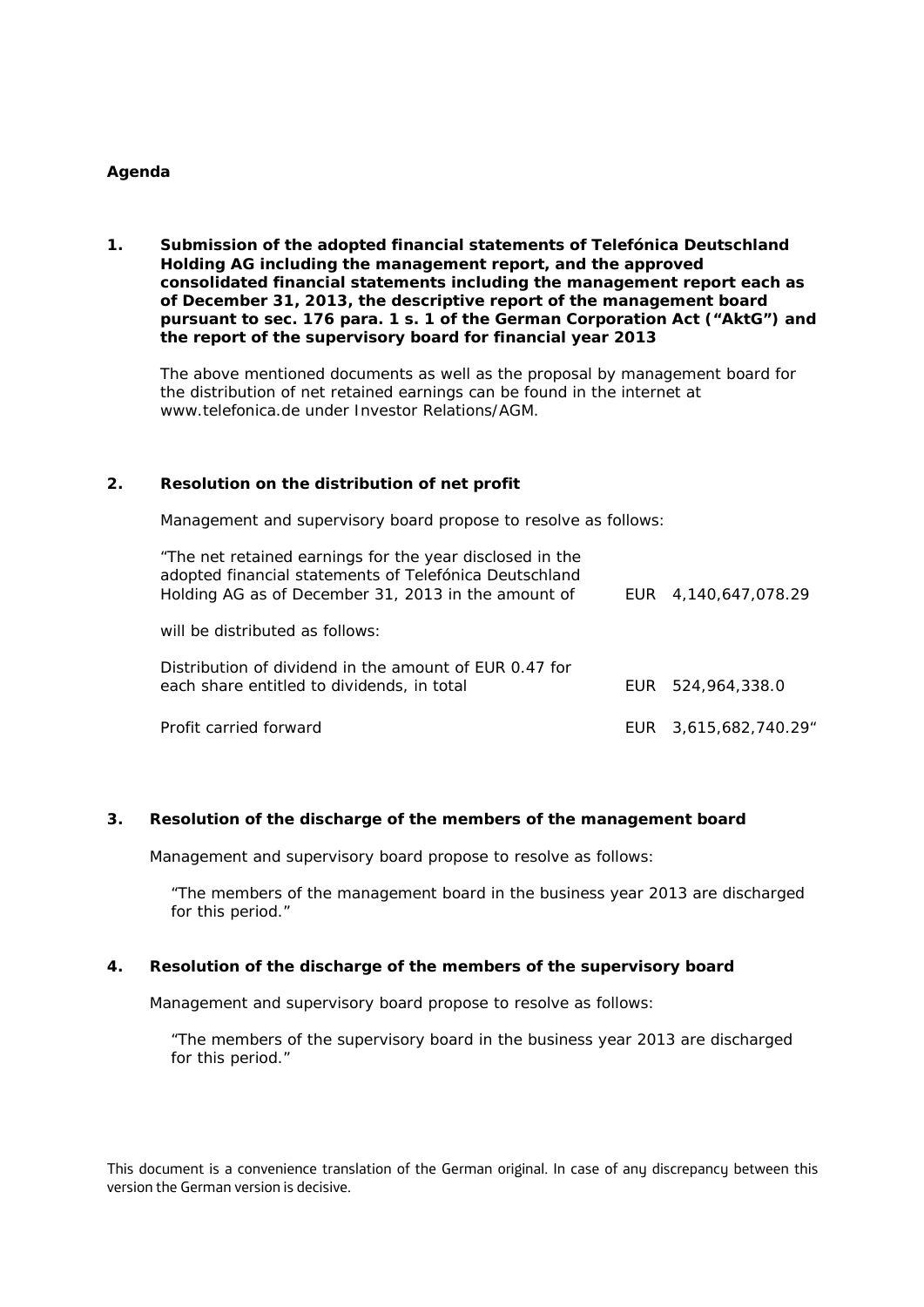#### **5. Resolution on the appointment of the auditor and the group auditor as well as the auditor for a potential review of the half-year financial report**

The supervisory board proposes to resolve as follows:

"Ernst & Young GmbH Wirtschaftsprüfungsgesellschaft, with registered office in Stuttgart, Munich office, is appointed as auditor and group auditor for financial year 2014. In the event the supervisory or management board decides on an audit of the half-year financial report, Ernst & Young GmbH Wirtschaftsprüfungsgesellschaft, with registered office in Stuttgart, Munich office, is appointed as auditor for the review pursuant to sec. 37w para. 5 of the German Securities Trading Act ("WpHG").

The supervisory board has based its proposal on the recommendation of the audit committee.

## **6. Resolution to amend the Articles of Association in relation to the size of the Supervisory Board**

On completion of the acquisition of E-Plus, Telefónica Deutschland Holding AG and its group companies will employ a total of more than 10,000 employees. Pursuant to section 7 para. 1 sent. 1 no. 2 of the Co-Determination Act (Mitbestimmungsgesetz - MitbestG), the Supervisory Board of a company which generally has more than 10,000 but fewer than 20,000 employees, must consist of 16 members. The change of Articles of Association as proposed in the following to the shareholders´ general meeting shall only be effective after the merger clearance is granted for the acquisition of E-Plus, the change to the Articles of Association as approved by the Extraordinary General Meeting on 11 February 2014 under agenda item 2 (Authorized Capital 2014/I) is registered in the Commercial Register, and when the execution of the capital increase against mixed contribution in kind (gemischte Sacheinlage) using the Authorized Capital 2014/I resolution approved by the Extraordinary General Meeting on 11 February 2014 under agenda item 2 is imminent.

Management Board and Supervisory Board suggest resolving as follows:

- "a) Section 11 para. 1 of the Articles of Association shall be changed as follows:
	- "(1) The Supervisory Board consists of 16 members, of whom eight shall be elected by the Shareholders' Meeting and eight by the employees pursuant to the provisions of the Co-Determination Act of 4th May 1976 (MitbestG)."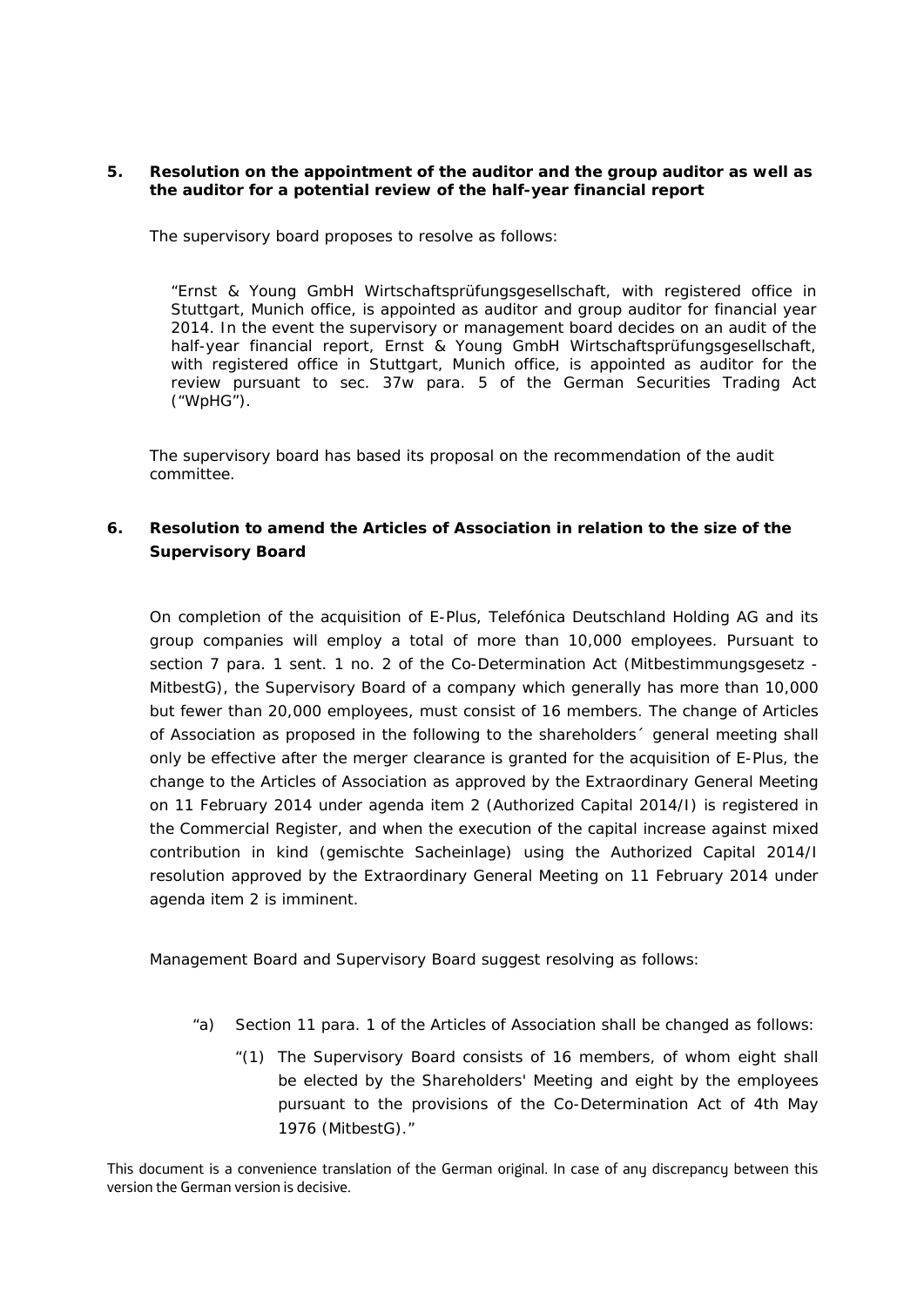b) The Management Board is instructed that the under a) approved change of the Articles of Association shall only be filed for registration in the Commercial Register when the change of the Articles of Association approved at the Extraordinary General Meeting on 11 February 2014 under agenda item 2 (Authorized Capital 2014/I) has been registered in the Commercial Register."

## **7. Election of further members of the Supervisory Board**

After the change of the Articles of Association to be resolved upon under agenda item 6 becomes effective, the Supervisory Board consists pursuant to sections 95 and 96 para. 1 of the Stock Corporation Act (Aktiengesetz - AktG), in conjunction with section 7 para. 1 of the Co-Determination Act (Mitbestimmungsgesetz - MitbestG) and section 11 para. 1 of the Articles of Association, of 16 members, of whom eight are elected by the Shareholders' Meeting and eight by the employees.

Currently the Supervisory Board consists – next to six employee representatives - only of six members elected by the Shareholders' Meeting. Therefore, the additional two shareholder representatives of the Supervisory Board shall be elected at this Shareholders' Meeting. Their period of office will start when the change of the Articles of Association to be resolved upon under agenda item 6 becomes effective.

The Shareholders' Meeting is not bound to election proposals.

The Supervisory Board suggests resolving as follows:

- a) "Ms Sally Anne Ashford, HR director and member of the board of directors of Telefónica Europe plc, Slough, United Kingdom, resident in Taplow, Buckinghamshire, United Kingdom, is elected as a member of the Supervisory Board. The period of office shall start when the change of the Articles of Association to be resolved upon under agenda item 6 becomes effective, and ends following the Shareholders' Meeting which resolves upon the discharge for the second financial year following the start of the period of office; the financial year in which the period of office begins is not included in this calculation."
- b) "Mr Antonio Manuel Ledesma Santiago, employed Financial Projects Director of Telefónica, S.A., Madrid, Spain, resident in Madrid, Spain, is elected as a member of the Supervisory Board. The period of office shall start when the change of the Articles of Association to be resolved upon under agenda item 6 becomes effective, and ends following the Shareholders' Meeting which resolves upon the discharge for the second financial year following the start of the period of office;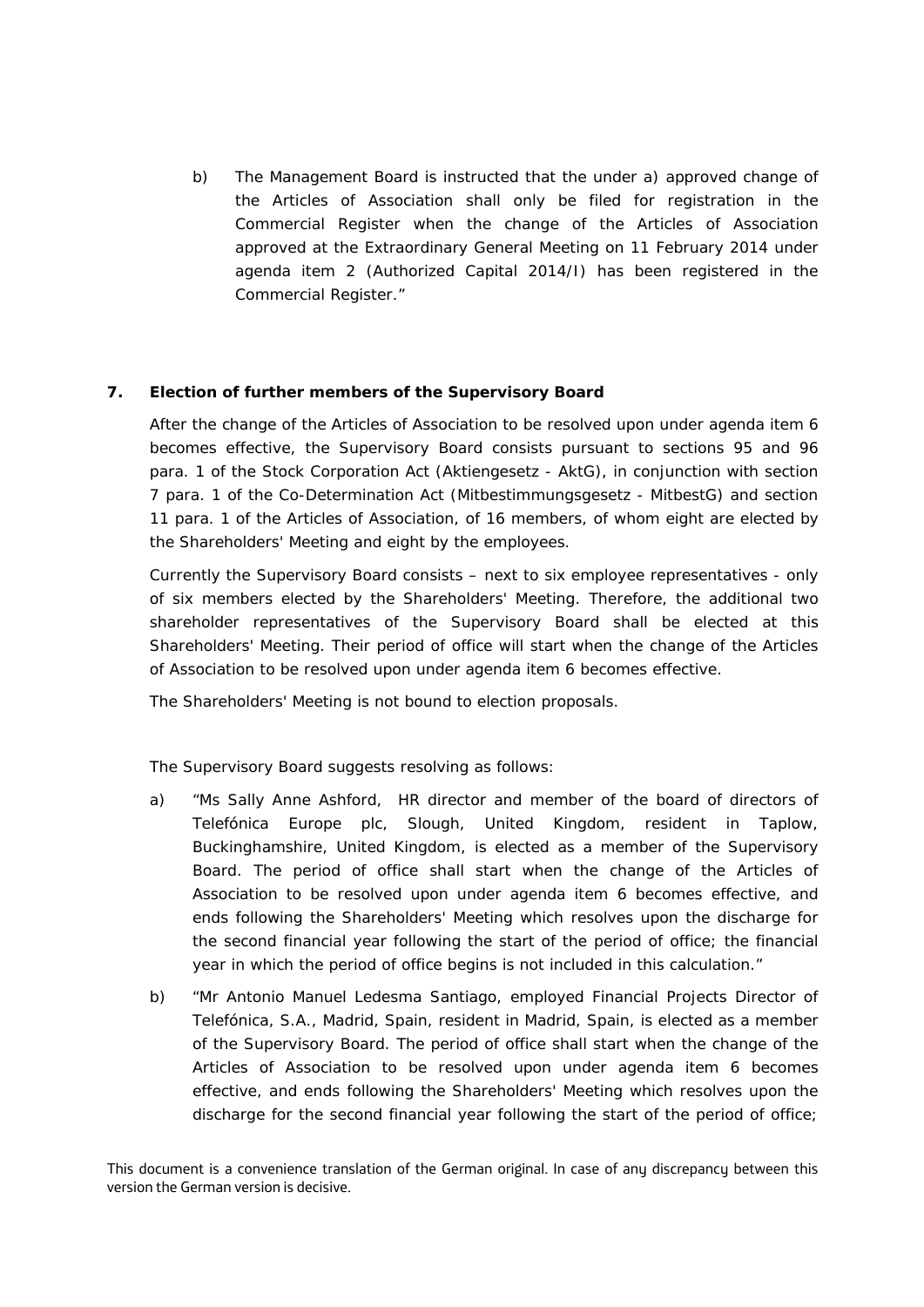the financial year in which the period of office begins is not included in this calculation."

The Supervisory Board bases its election proposals on the recommendations of the Nomination Committee.

Information as required by section 125 para. 1 sent. 5 of the Stock Corporation Act (AktG):

Ms Ashford is, at the time of publication of the invitation to this Shareholders' Meeting, no member of any legally required supervisory board or of any comparable supervisory bodies in German and foreign business enterprises.

Mr Ledesma Santiago is, at the time of publication of invitations to this Shareholders' Meeting, no member of any legally required supervisory board. He is acting in the following comparable supervisory bodies in German and foreign business enterprises: Sole Administrator, Venturini España, S.A., Sociedad Unipersonal, Madrid, Spain.

As recommended in section 5.4.1 para 3 of the German Corporate Governance Code, in the version dated 13 May 2013, the information deemed relevant by the Supervisory Board for this election decision relating to the personal and business relationships of the proposed candidates to the company, the corporate bodies of the company or a significant shareholder in the company, is published as below:

Ms Ashford is employed at O2 Holdings Limited, Slough, United Kingdom, an indirect affiliate of our indirect major shareholder Telefónica, S.A. and HR director in Telefónica Group. She is member of the board of directors of Telefónica Europe plc, Slough, United Kingdom, a direct affiliate of our indirect major shareholder Telefónica, S.A.

Ms Ashford holds shares in Telefónica, S.A., Madrid, Spain, and participates in an employee share program.

Mr Ledesma Santiago is employed at Telefónica, S.A., Madrid, Spain, indirect major shareholder of the company. Mr. Ledesma Santiago holds shares in Telefónica, S.A., Madrid, Spain, and participates in an employee share program.

# **8. Resolution on increasing the share capital against cash contribution with shareholders' subscription rights by up to EUR 3,700,000,000.00 and related amendment of the Articles of Association**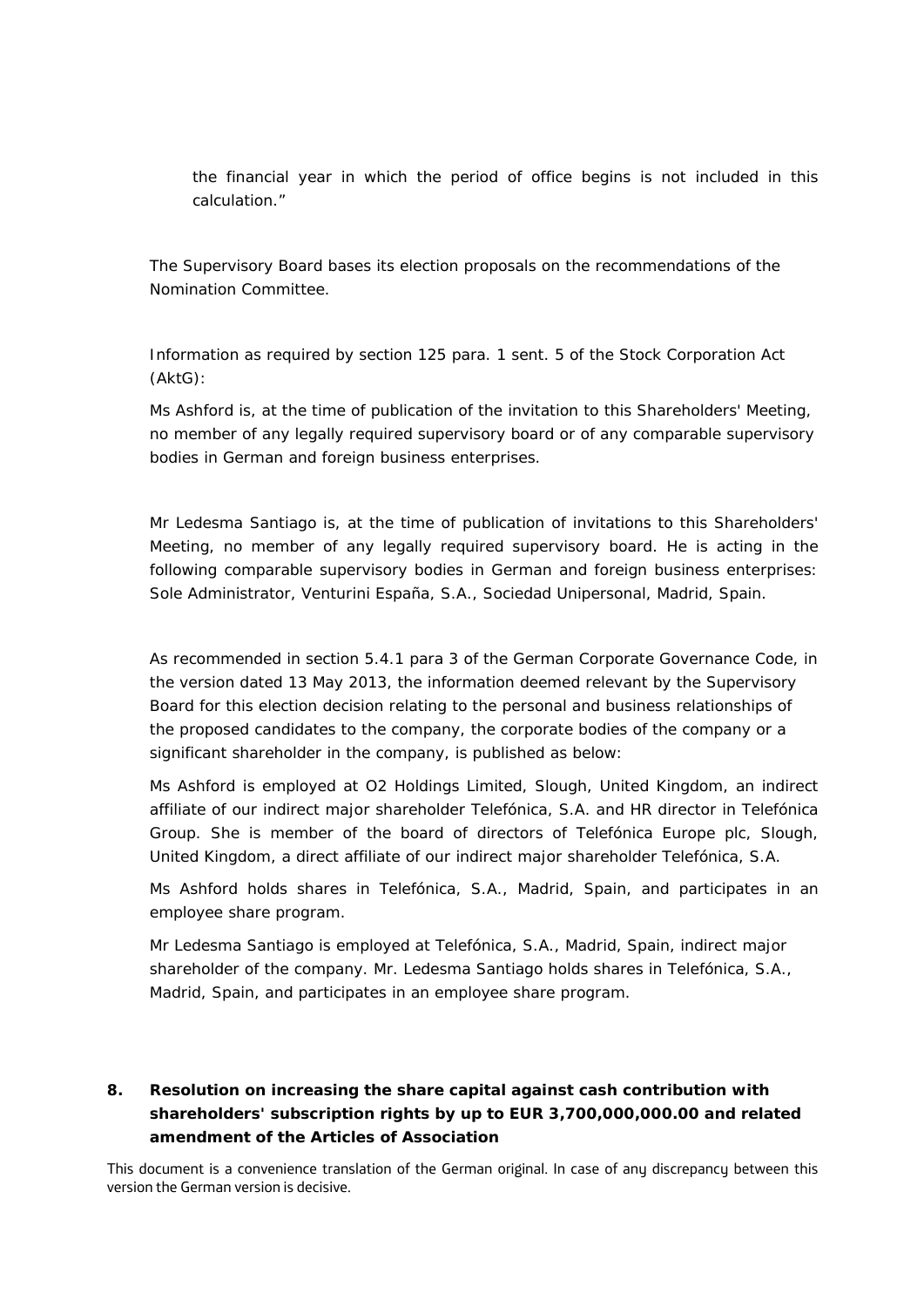The Extraordinary General Shareholders' Meeting of Telefónica Deutschland Holding AG as of 11 February 2014 has - under agenda item 1 - approved to increase the share capital against cash contribution with shareholders' subscription rights by up to EUR 3.7 billion ("Cash Capital Increase"). In the resolution, it was specified that the Cash Capital Increase must be implemented by the end of 10 August 2014 and registered with the Commercial Register in accordance with section 188 of the Stock Corporation Act (Aktiengesetz - AktG). The Cash Capital Increase serves as partial financing for the acquisition of the German mobile business E-Plus from Koninklijke KPN N.V., which was agreed by an agreement dated 23 July 2013. Execution of the acquisition requires clearance by the European Commission.

At present, no conclusive assessment can be made as to whether merger clearance by the European Commission will take place in such time allowing the Cash Capital Increase to be implemented by the end of 10 August 2014 at the latest and registered with the Commercial Register.

The Management and Supervisory Boards therefore are currently of the opinion that as a precautionary measure, it shall be proposed to the AGM to resolve upon a second capital increase resolution which has the same content in terms of the key economic points but with a period for implementation beyond 10 August 2014. This capital increase resolution should only be used if it cannot be ensured that implementation of the Cash Capital Increase resolved by the Extraordinary General Shareholders' Meeting of 11 February 2014 can be filed for registration with the Commercial Register by the end of 10 August 2014.

The capital increase to be resolved by the Annual General Meeting on 20 May 2014 will therefore only be implemented if (i) the European Commission gives clearance regarding the acquisition of E-Plus and (ii) the Cash Capital Increase resolved by the Extraordinary General Shareholders' Meeting on 11 February 2014 is not realised. In connection with the creation of the Authorized Capital 2014/I, the instruction to the Management Board on filing for registration of the Authorized Capital in the Commercial Register, which was resolved by the Extraordinary General Shareholders' Meeting of 11 February 2014 under agenda item 2c, must be adapted as a consequential amendment.

Management and Supervisory Boards suggest resolving as follows:

"a) The share capital of the Company shall be increased from currently EUR 1,116,945,400.00 (in words: one billion one hundred and sixteen million nine hundred and forty-five thousand four hundred euros) by up to EUR 3,700,000,000.00 (in words: three billion seven hundred million euros) to up to EUR 4,816,945,400.00 (in words: four billion eight hundred and sixteen million nine hundred and forty-five thousand four hundred euros) by issuing up to 3,700,000,000 (in words: three billion seven hundred million)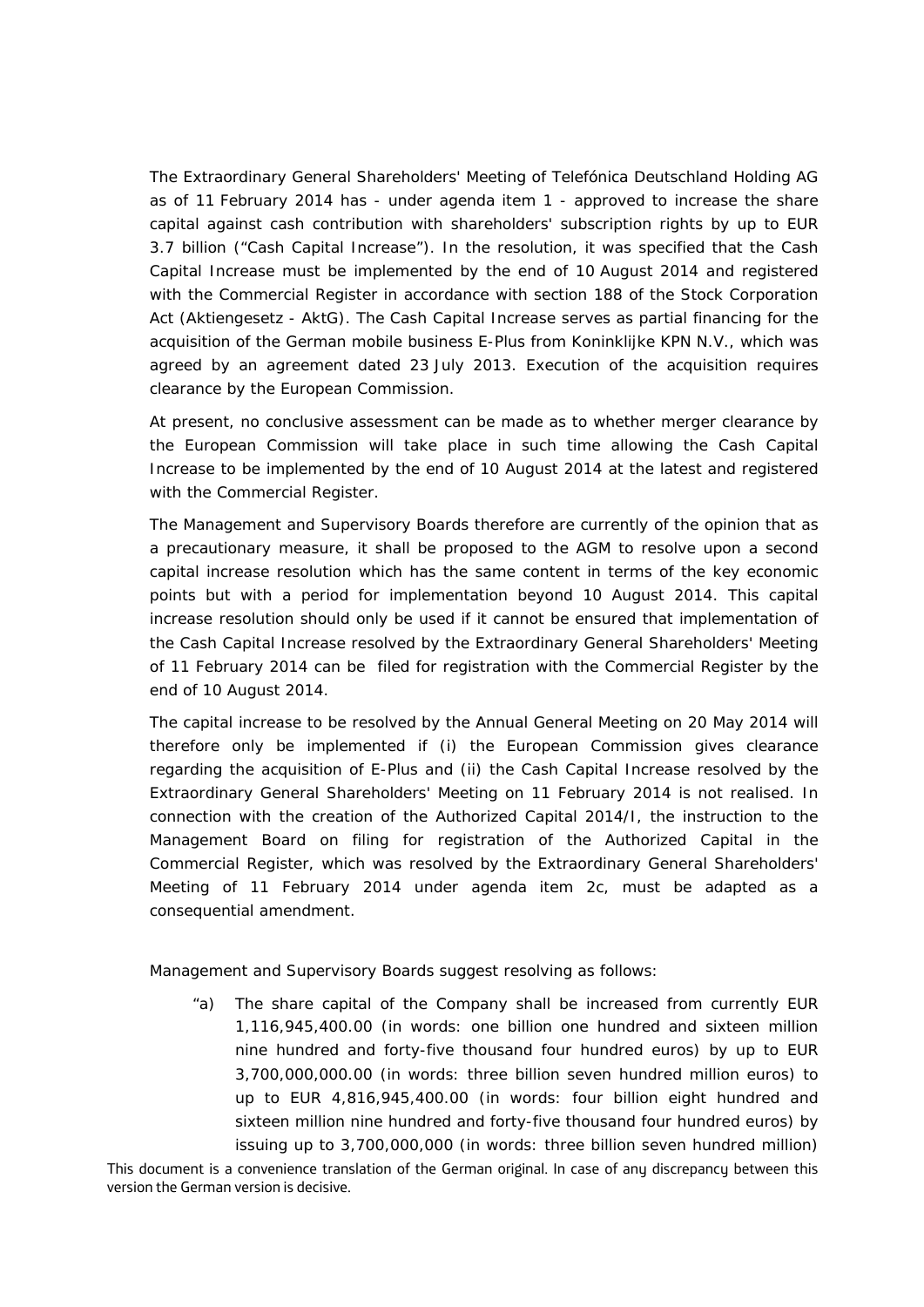new no-par value registered shares against cash contribution. The issue price will be at least EUR 1.00 (in words: one euro) per no-par value share. The new shares are eligible for dividends from 1 January 2014.

Shareholders may also be granted their statutory subscription rights in such a manner that the new no-par value shares are subscribed by one or more financial institutions and/or one or more companies within the meaning of section 186 para. 5 sentence 1 Stock Corporation Act (AktG), together with an obligation to offer such shares to shareholders for subscription.

The Management Board is hereby authorised, with the consent of the Supervisory Board, to stipulate the further details of the capital increase and its implementation, in particular the issue price within the meaning of section 182 para. 3 Stock Corporation Act (AktG), the subscription price (i.e. the price at which the new no-par value shares are offered to shareholders for subscription) and the conditions for the issue of the new shares.

The capital increase must be implemented by the end of 19 November 2014 and filed for registration in the Commercial Register in accordance with section 188 Stock Corporation Act (AktG). The Management Board may fully exhaust this period of time and the period of time referred to in the following sentence without violating section 83 para. 2 Stock Corporation Act (AktG). The term of the implementation and registration period is suspended, starting from pendency until the conclusion of an accelerated procedure (*Freigabeverfahren*) pursuant to section 246a Stock Corporation Act (AktG), providing that a rescission claim or action for annulment has been filed and an accelerated procedure initiated immediately. In this case, the implementation and registration period will expire no later than the end of 19 March 2015.

The Supervisory Board is authorised to amend sections 4 para. 1 and 2 of the Articles of Association (amount and division of the share capital) in accordance with the implementation of the capital increase.

b) The resolution adopted by the Extraordinary General Shareholders' Meeting on 11 February 2014 under agenda item 1 to increase the share capital by up to EUR 3,700,000,000.00, which was registered with the Commercial Register of the company on 25 February 2014, shall become void if either of the conditions below arises: (i) the capital increase resolved under a) is implemented and filed for registration in the Commercial Register pursuant to section 188 Stock Corporation Act (AktG) or (ii) the implementation of the Cash Capital Increase, which was resolved by the Extraordinary General Shareholders' Meeting on 11 February 2014 under agenda item 1, is not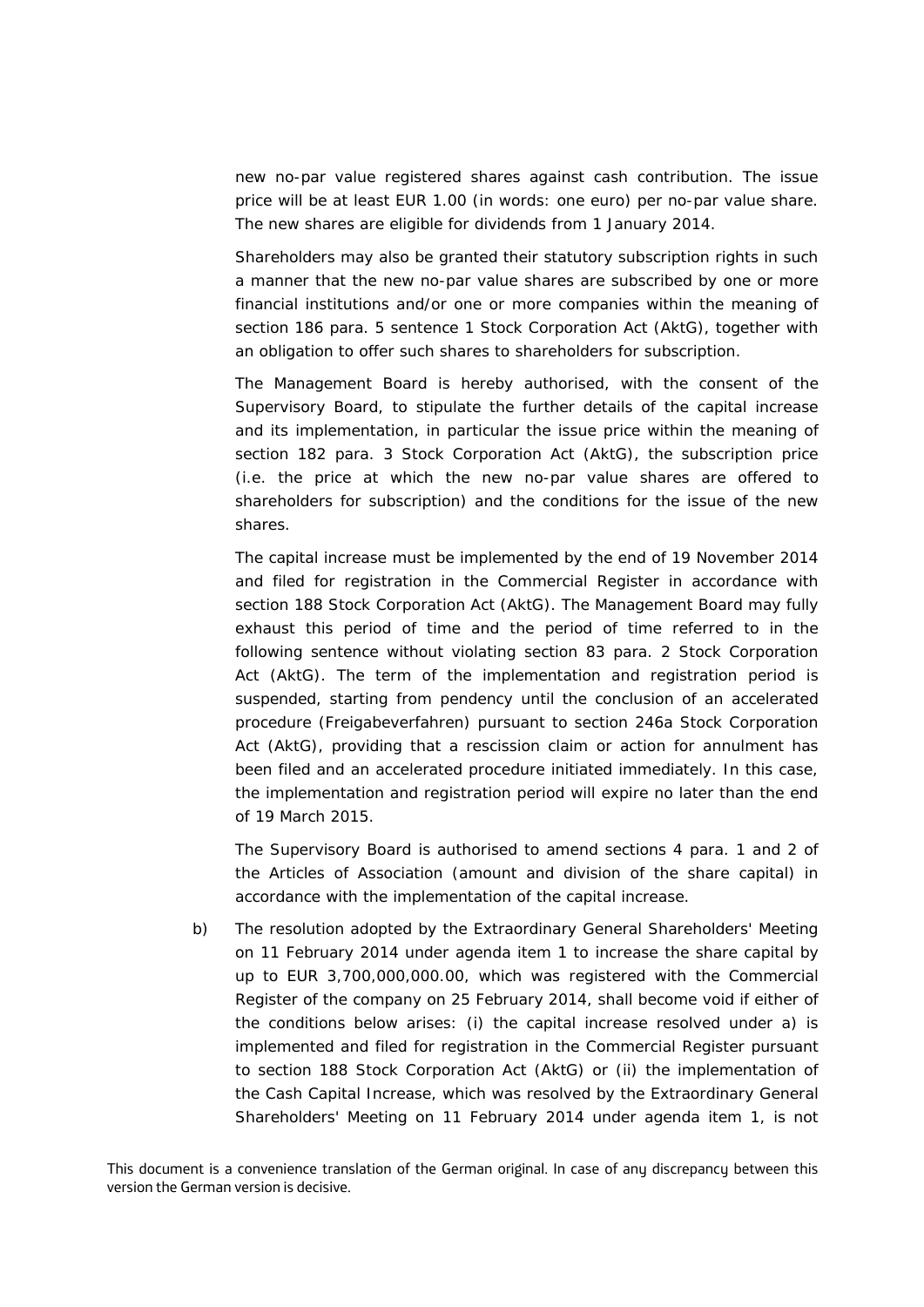filed for registration in the Commercial Register by the end of 10 August 2014.

- c) The resolution adopted under a) shall become void if either of the conditions below arises: (i) the implementation of the Cash Capital Increase, which was resolved by the Extraordinary General Shareholders' Meeting on 11 February 2014 under agenda item 1, is filed for registration in the Commercial Register by the end of 10 August 2014 or (ii) the implementation of the Cash Capital Increase, which was resolved under a), is not filed for registration in the Commercial Register pursuant to section Stock Corporation Act (AktG) before the end of the implementation and registration period (extended, as the case may be, in accordance with the resolution) determined in the resolution.
- d) The instruction to the Management Board resolved by the Extraordinary General Shareholders' Meeting on 11 February 2014 under agenda item 2c is amended as follows:

"c) The Management Board is instructed to file the change of Articles of Association resolved under b) only for registration in the Commercial Register if either the cash capital increase resolved by the Extraordinary General Shareholders' Meeting of 11 February 2014 under agenda item 1 or the cash capital increase resolved by the Annual General Meeting on 20 May 2014 under agenda item 8, has been realised; section 202 para. 3 sent. 1 Stock Corporation Act (AktG) must be observed."

## **Total number of shares and voting rights**

The share capital of Telefónica Deutschland Holding AG amounts to EUR 1,116,945,400.00 and is divided into 1,116,945,400 non-par value shares. The total number of shares and voting rights amounts to 1,116,945,400. These figures relate to the date of publication of this invitation in the Federal Gazette (*Bundesanzeiger*).

#### **Conditions for attendance and exercising voting rights**

The conditions for attendance are determined in accordance with sections 121 et seq. Stock Corporation Act (AktG) and sections 23 and 25 of the Articles of Association. Those shareholders who are registered in the shareholders' register on the date of the registration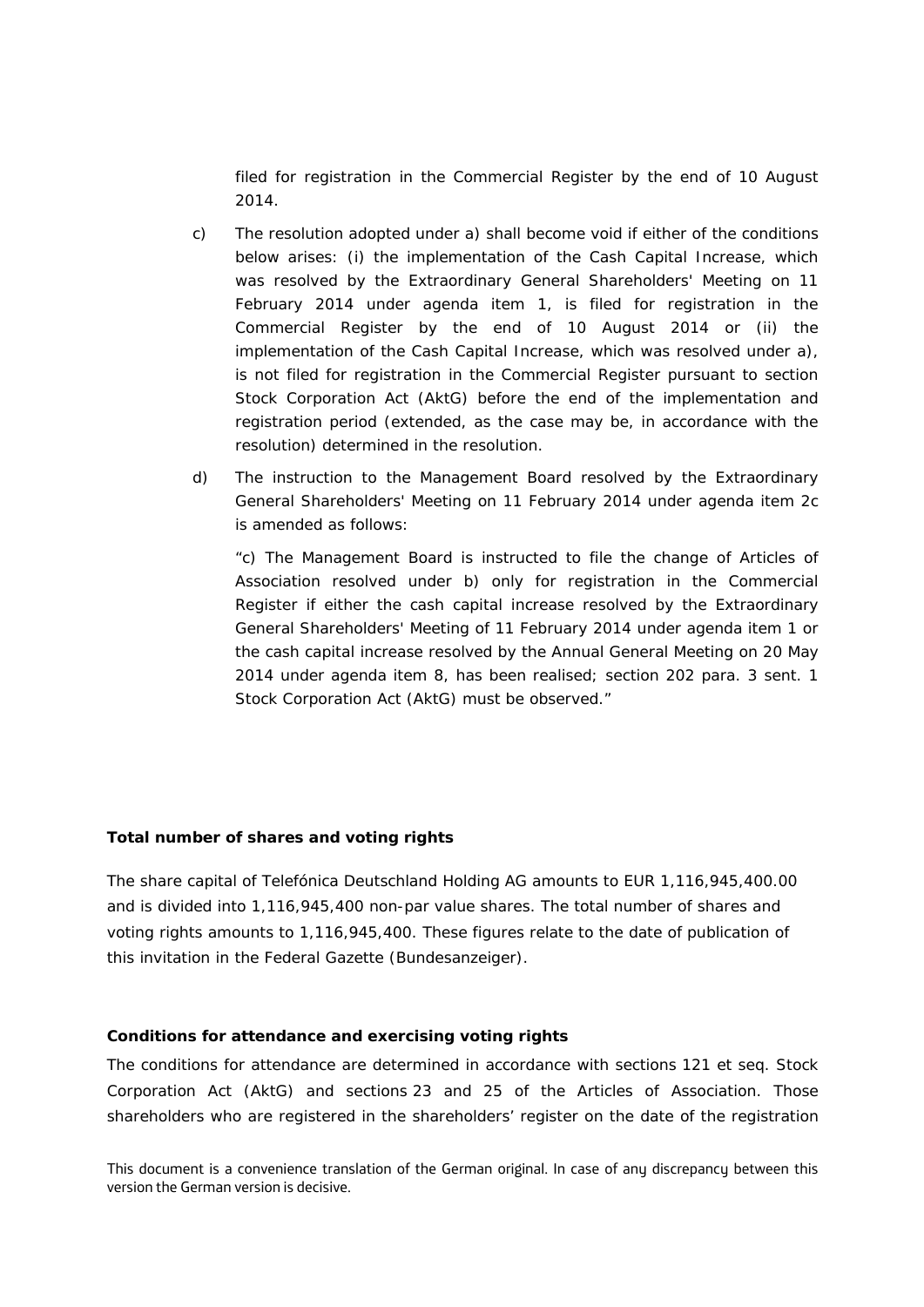deadline and who have registered for attendance in due time are entitled to attend the General Shareholders' Meeting and exercise their voting rights.

The registration must be received at the following address at least six days before the General Shareholders' Meeting, i.e. no later than 24:00 (midnight) CEST on May 13, 2014:

Telefónica Deutschland Holding AG c/o Haubrok Corporate Events GmbH Landshuter Allee 10 80637 Munich Germany e-mail address: anmeldung@haubrok-ce.de Telefax: +49-(0)89-210 27 288

The registration must be made in text form and may also be transmitted by fax or e-mail. To facilitate registration, a registration form will be sent to shareholders together with the notifications pursuant to § 125 AktG. Shareholders may also request a registration form from the address specified above.

Please note that, pursuant to section 23 para. 1 and para. 2 of the Articles of Association, no deletions from or registrations with the shareholders' register may be made on the day of the General Shareholders' Meeting or during the six days preceding the date of the General Shareholders' Meeting, i.e. from 00:00 CEST on May 14, 2014 until 24:00 CEST on May 20, 2014. Trading in shares is not limited, the shares are not blocked.

Admission tickets will be sent to all shareholders who register in due time.

## **Proxy voting**

Shareholders are entitled to vote by proxy, e.g., by a financial institution, a shareholders' association, or by any other person of their choice. The grant and revocation of the proxy authorization as well as the evidence of proxy authorization to the Company must be provided in text form (section 126b of the German Civil Code (BGB)); section 135 Stock Corporation Act (AktG) remains unaffected. Evidence of proxy authorization may also be sent to the Company by e-mail to the following e-mail address: vollmacht@haubrok-ce.de. A form which shareholders may use for granting a voting proxy will be sent to shareholders together with their admission tickets as well as upon such a request to

Telefónica Deutschland Holding AG c/o Haubrok Corporate Events GmbH Landshuter Allee 10 80637 Munich Germany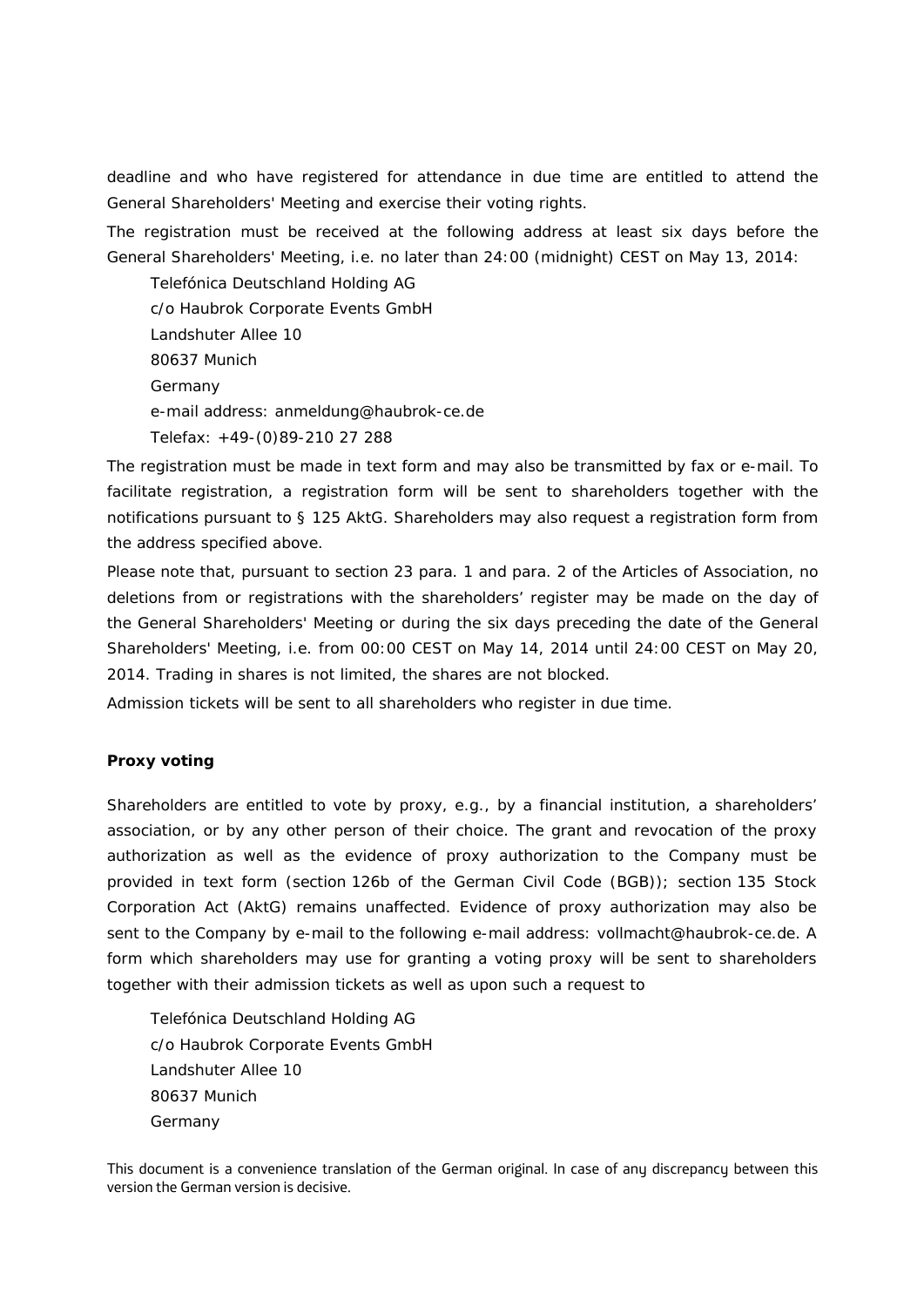e-mail address: vollmacht@haubrok-ce.de Telefax: +49-(0)89-210 27 288

The form may also be downloaded from www.telefonica.de under Investor Relations/AGM.

We also offer our shareholders prior to the General Shareholders' Meeting the opportunity to authorize a proxy nominated by the Company for the General Shareholders' Meeting who will vote in accordance with the voting instructions of the shareholder. Details are provided in the documents sent to the shareholders pursuant to section 125 Stock Corporation Act (AktG). In addition, more information on voting via the proxy nominated by the Company as well as a form for granting a proxy authorization and issuing instructions to the proxy nominated by the Company are also available to shareholders on the internet at www.telefonica.de under Investor Relations/AGM.

## **Motions or election proposal from shareholders**

Pursuant to section 122 para. 2 Stock Corporation Act (AktG), shareholders whose combined shares amount to at least one twentieth of the share capital or a nominal value of EUR 500,000 may request that additional points be added to the agenda and published. Such requests must be made to the Management Board (Telefónica Deutschland Holding AG, Management Board, Georg-Brauchle-Ring 23 – 25, 80992 Munich, Germany) and must be received by the Company no later than 30 days prior to the General Shareholders' Meeting (not counting the day of the General Shareholders' Meeting and the day of receipt), this is by no later than 24:00 (midnight) CEST on April 19, 2014.

Pursuant to section 126 para. 1 Stock Corporation Act (AktG), any shareholder of the Company may submit a counter-proposal to a proposal made by the Management Board and/or the Supervisory Board relating to a specific point on the agenda. Counter-proposals must be made available on the website subject to the provisions of section 126 paras. 1 and 2 Stock Corporation Act (AktG), provided they have been received by the Company at the address provided below no later than 14 days prior to the General Shareholders' Meeting (not counting the day of the General Shareholders' Meeting and the day of receipt), this is by no later than 24:00 (midnight) CEST on May 5, 2014.

Moreover, any shareholder may propose election of members of the Supervisory Board and auditors subject to the provisions of section 127 Stock Corporation Act (AktG). Election proposals must be made available on the website subject to the provisions of sections 127 and 126 para. 1 and para. 2 Stock Corporation Act (AktG), provided they have been received by the Company at the address provided below no later than 14 days prior to the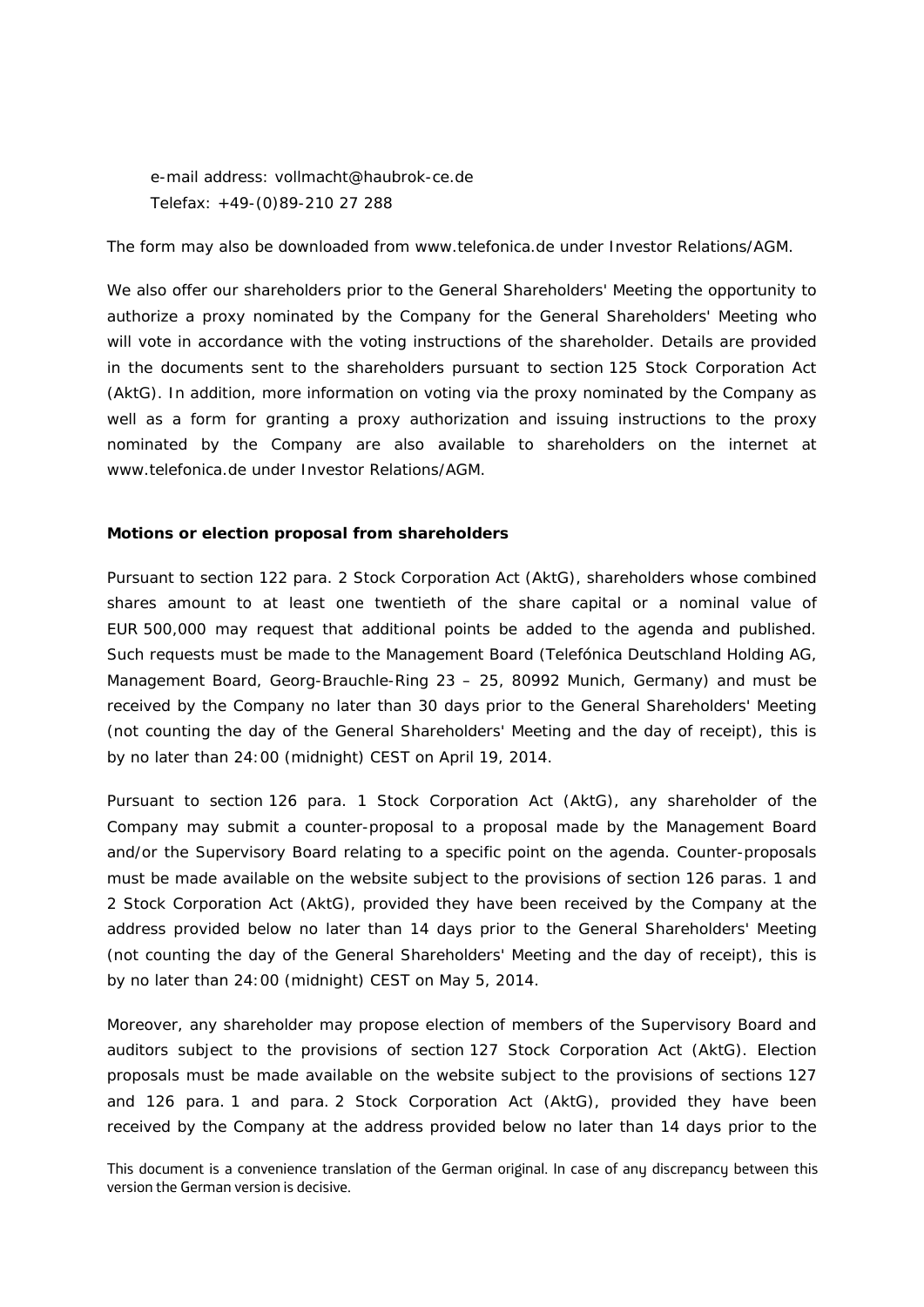General Shareholders' Meeting (not counting the day of the General Shareholders' Meeting and the day of receipt), this is by no later than 24:00 (midnight) CEST on May 5, 2014.

Counter-proposal or election proposals from shareholders must be sent to the following address:

Telefónica Deutschland Holding AG Investor Relations Georg-Brauchle-Ring 23 – 25 80992 Munich Germany Telefax: +49-(0)89-2442-2000 or to the following e-mail address: Hauptversammlung@telefonica.com

No counter-proposals or election proposals otherwise addressed will be considered.

More information on the rights pursuant to sections 122 para. 2, 126 para. 1 and 127 Stock Corporation Act (AktG), is available to shareholders at www.telefonica.de under Investor Relations/AGM. Requests and election proposals from shareholders that are required to be made available will be made available under the aforementioned internet address.

#### **Right to obtain information**

Please note that pursuant to section 121 para. 3, sent. 3, no. 3 Stock Corporation Act (AktG), all shareholders are to be given information on Company matters by the Management Board upon request at the General Shareholders' Meeting, provided such information is necessary in order to properly assess an agenda item. More information on the rights to obtain information pursuant to section 131 para. 1 Stock Corporation Act (AktG) is available to shareholders at www.telefonica.de under Investor Relations/AGM.

#### **Information on the Company's website**

All information required to be published pursuant to section 124a Stock Corporation Act (AktG) is available at www.telefonica.de under Investor Relations/AGM.

## **Inquiries**

To facilitate preparations for the General Shareholders' Meeting and to ensure a response from the Company to inquiries regarding the General Shareholders' Meeting that is as quick as possible, we ask that you direct your inquiries solely to: